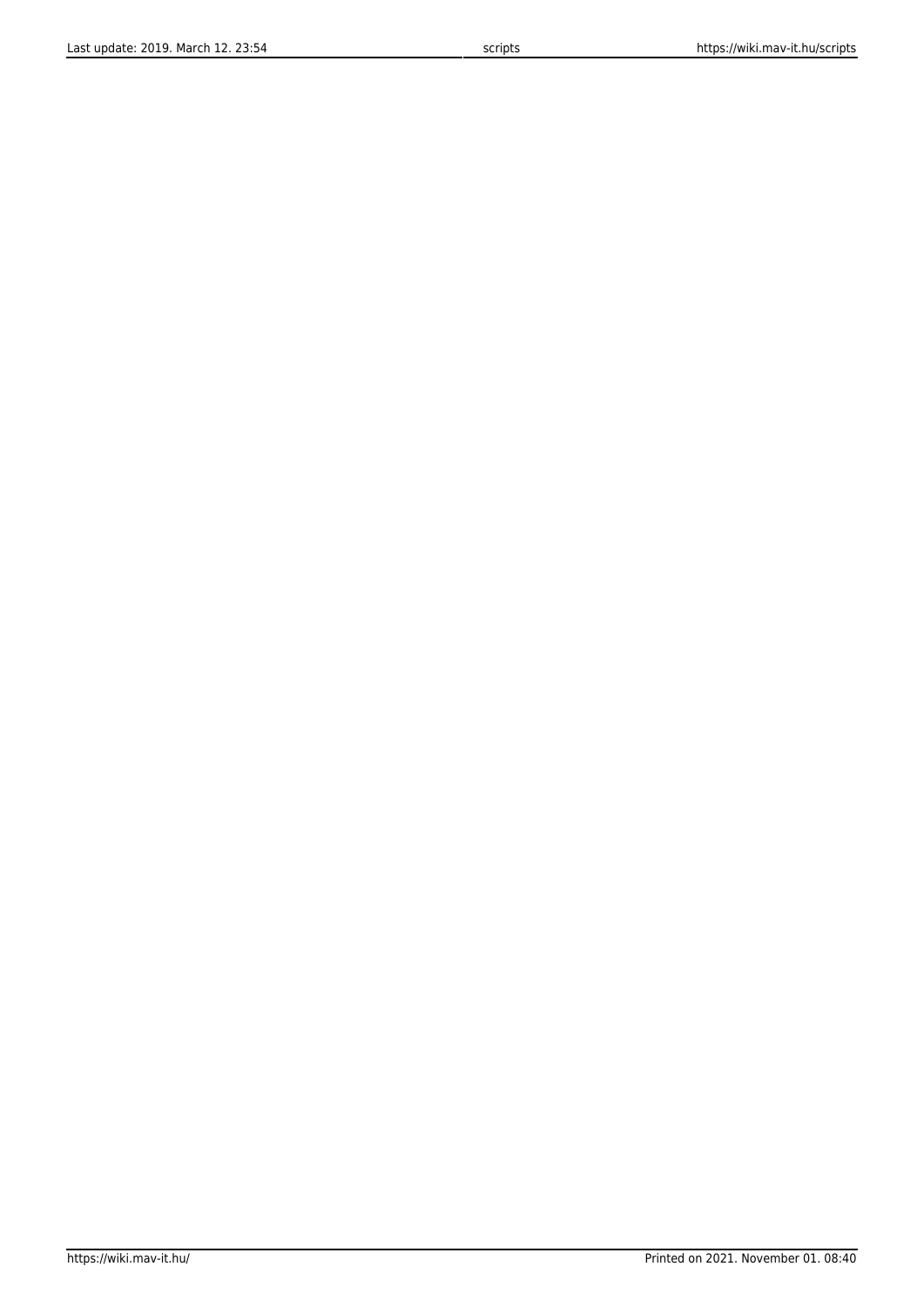<span id="page-2-0"></span>Néhány, általunk használt Bash és egyéb szkript.

```
#!/bin/bash
# Created by LEXO, http://www.lexo.ch
# Version 1.0
#
# Ez a script konvertál minden alább megadott fájlt UTF-8 kódolásúra.
#
#checking Parameters
if [ ! -n "$1" ] ; then
     echo "You did not supply any directory at the command line."
     echo "Meg kell adni a konvertálandó fájlok elérési útját."
     echo ""
     echo "Példa: $0 /path/to/directory"
     echo ""
     echo "Fontos: ne futtasd ezt a szkriptet ugyanabból a könyvtárból, ahol
a konvertálandó fájlok vannak."
         exit
fi
# Ez a tömb minden fájlt tartalmaz (a binárisakat is!)
# Nem minden fájlt szabad konvertálni, ezért
# add meg, hogy mely fájltípusokat szeretnéd.
filestoconvert=(htm html php txt tpl asp css js)
# define colors
# default color
reset="\033[0;00m"
# Sikeres konvertálás (zöld)
success="\033[1;32m"
# Nem kell konvertálni, mert már UTF-8 (kék)
noconversion="\033[1;34m"
# nem szerepel a konvertálandó fájltípusok között (fehér)
fileskipped="\033[1;37m"
# nem konvertálható (piros)
fileconverterror="\033[1;31m"
## function to convert all files in a directory recusrively
function convert {
#clear screen first
```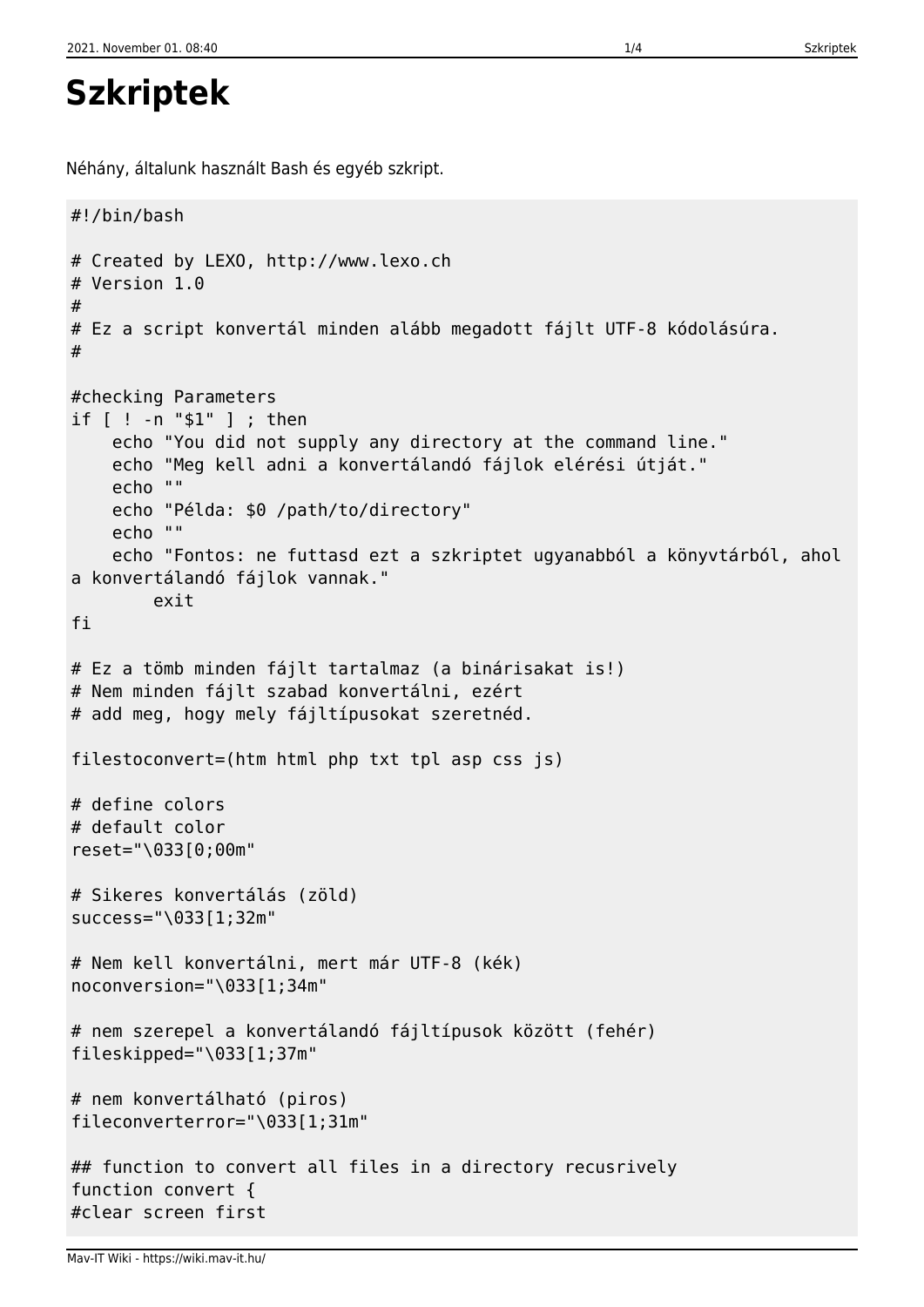clear

 $dir= $1$ # Get a recursive file list files=(`find \$dir -type f`); fileerrors="" #loop counter  $i=0$ find "\$dir" -type f |while read inputfile do if [ -f "\$inputfile" ] ; then charset="\$(file -bi "\$inputfile"|awk -F "=" '{print \$2}')" if  $\lceil$  "\$charset"  $\lceil$  = "utf-8"  $\lceil$ ; then #if file extension is in filestoconvert variable the file will always be converted filename=\$(basename "\$inputfile") extension="\${filename##\*.}" # If the current file has not an extension that is listed in the array \$filestoconvert the current file is being skipped (no conversion occurs) if in array \$extension "\${filestoconvert[@]}" ; then # create a tempfile and remember all of the current file permissions to be able to reapply those to the new converted file after conversion tmp=\$(mktemp) owner=`ls -l "\$inputfile" | awk '{ print \$3 }'` group=`ls -l "\$inputfile" | awk '{ print \$4 }'` octalpermission=\$( stat --format=%a "\$inputfile" ) echo -e "\$success \$inputfile\t\$charset\t->\tUTF-8 \$reset" iconv -f "\$charset" -t utf8 "\$inputfile" -o \$tmp &>2 RETVAL=\$? if  $[$  \$RETVAL  $> 0$  ] ; then # There was an error converting the file. Remember this and inform the user about the file not being converted at the end of the conversion process. fileerrors="\$fileerrors\n\$inputfile" fi a shekarar 1999 ta 1999 ta 1999 ta 1999 ta 1999 ta 1999 ta 1999 ta 1999 ta 1999 ta 1999 ta 1999 ta 1999 ta mv "\$tmp" "\$inputfile" #re-apply previous file permissions as well as user and group settings chown \$owner:\$group "\$inputfile" chmod \$octalpermission "\$inputfile" else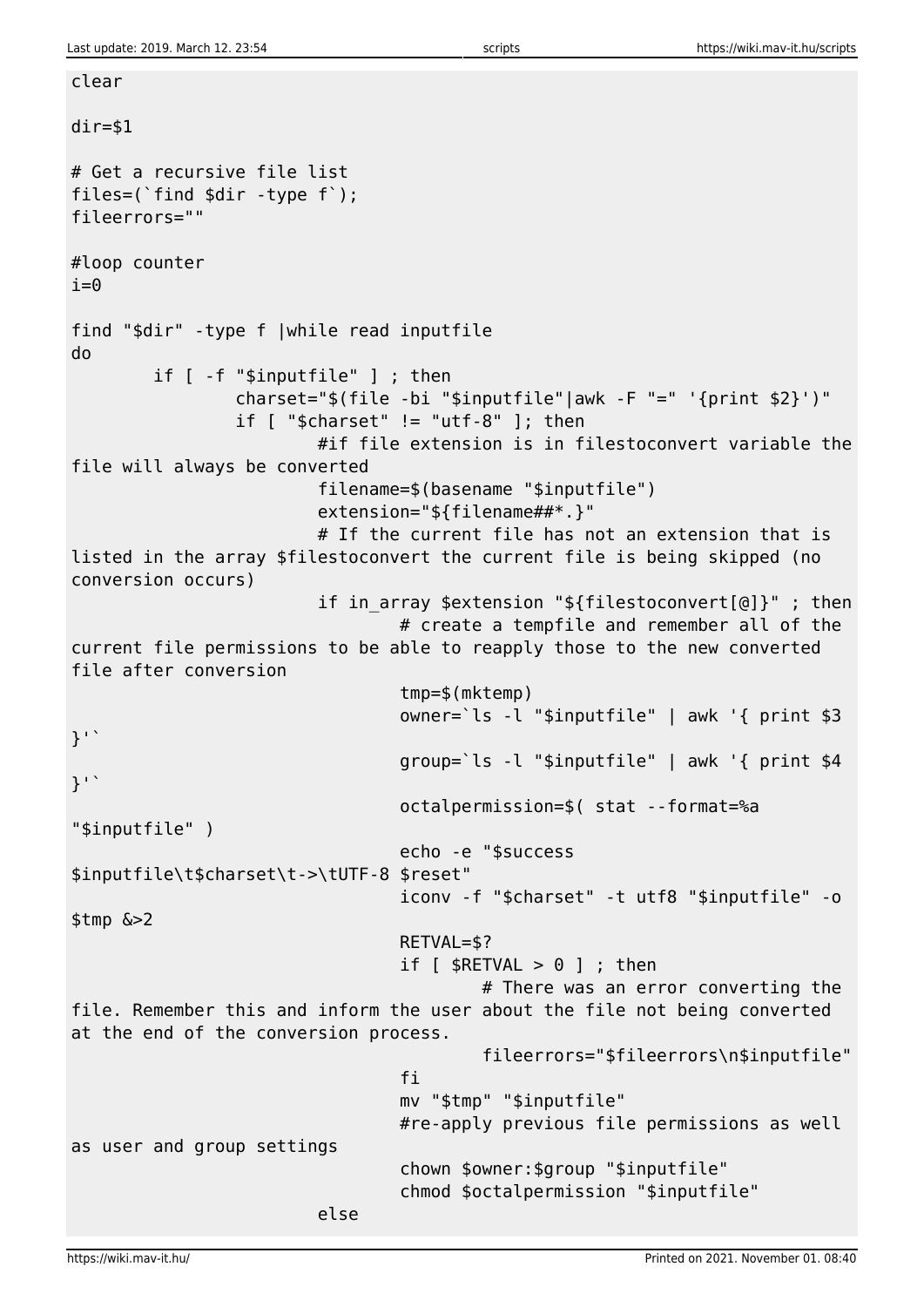echo -e "\$fileskipped \$inputfile\t\$charset\t->\tSkipped because its extension (.\$extension) is not listed in the 'filestoconvert' array. \$reset" fi a shekarar 1990 ta 1991 ta 1991 ta 1992 ta 1992 ta 1993 ta 1993 ta 1994 ta 1994 ta 1994 ta 1994 ta 1994 ta else echo -e "\$noconversion \$inputfile\t\$charset\t->\tNo conversion needed (file is already UTF-8) \$reset" fi a shekarar 1990 <mark>fi</mark> fi  $(( + +i ))$ done echo -e "\$success Done! \$reset" echo -e "" echo -e "" if  $[$   $!$  \$fileerrors == "" ]; then echo -e "The following files had errors (origin charset not recognized) and need to be converted manually (e.g. by opening the file in an editor (IDE) like Komodo or Netbeans:" echo -e \$fileconverterror\$fileerrors\$reset fi exit 0 } #end function convert() # Check if a value exists in an array # @param \$1 mixed Needle # @param \$2 array Haystack # @return Success (0) if value exists, Failure (1) otherwise} #end function in  $arrow()$ # Usage: in\_array "\$needle" "\${haystack[@]}" in array()  $\{$  local needle=\$1 local hay=\$2 shift for hay; do # echo "Hay: \$hay , Needle: \$needle"  $\begin{bmatrix} \end{bmatrix}$  shay == \$needle  $\begin{bmatrix} \end{bmatrix}$  &  $\&$  return 0 done return 1 } #end function in\_array #start conversion convert \$1

Használata: ./convert.sh /útvonal/a/konvertálandó/könyvtárhoz